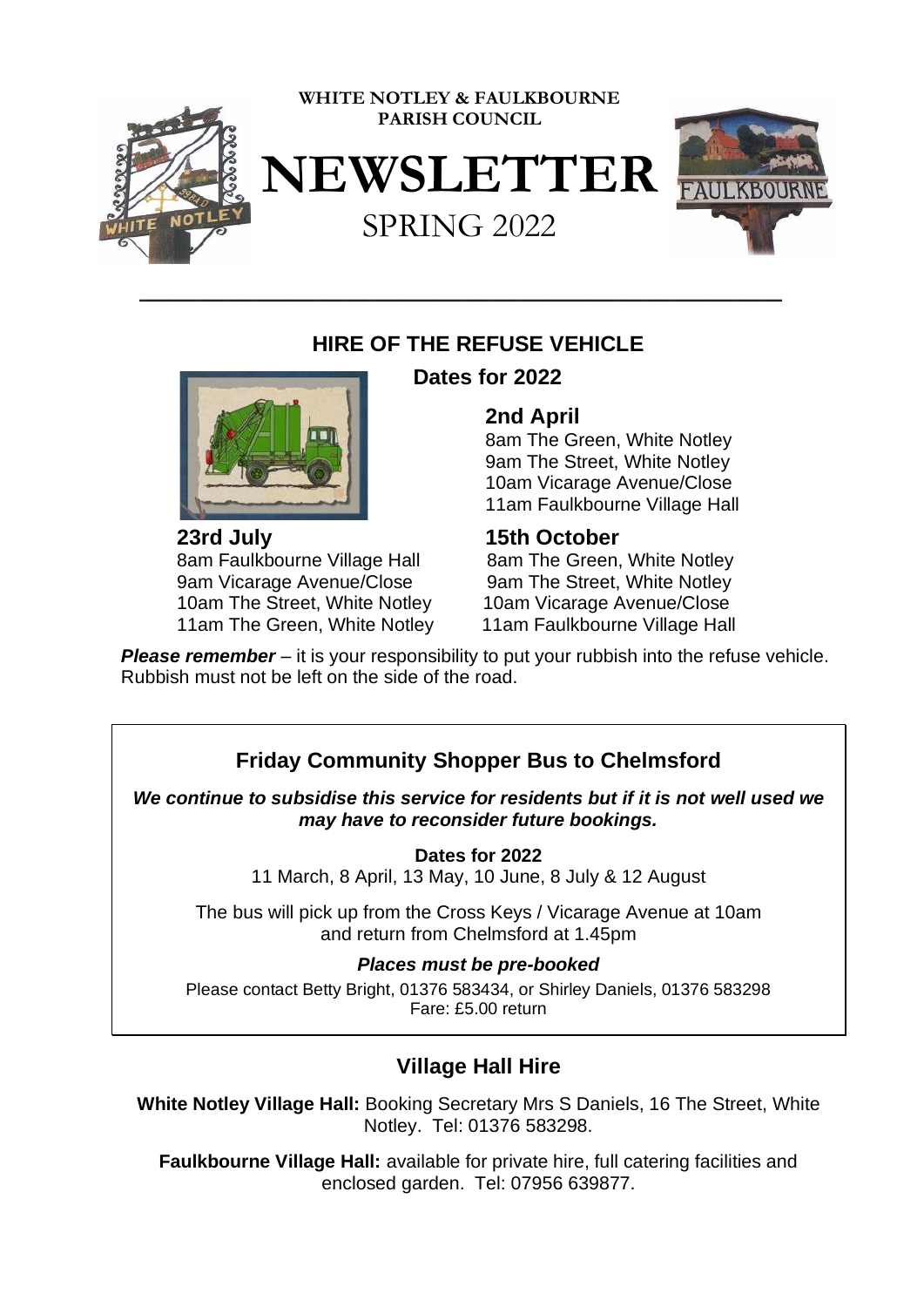# **Community Speed Watch (CSW)**

Speeding is one of the main issues raised at every Parish Council meeting. We desperately need more volunteers to help carry out speed watches. Training is now available online and takes approximately one hour and fifteen minutes to complete. If you are interested please contact Cllr Mo Taylor for more information. Email: [mo.taylor2@icloud.com](mailto:mo.taylor2@icloud.com) or Tel: 07402 776000

\*\*\*\*\*\*\*\*\*\*\*\*\*\*\*\*\*\*\*\*\*\*\*\*\*\*\*\*\*\*\*\*\*\*\*\*\*\*\*\*\*\*\*\*\*\*\*\*\*

# **Parish Council Expenditure 2022/23**

In November (2021) the Parish Council agreed the expenditure for 2022/23 by going through an itemised budget. 2021/22 was a very expensive year for the Council, a new speed indicator device (SID) along with two solar panels was purchased, costing £3,962.00 and the Council decided to upgrade all of its streetlights to LED lights costing £7,715.00. A new village sign for Faulkbourne has also been purchased costing a total of £6,665.00, this has been offset by two successful grant applications, £500.00 from Braintree District Council and £3,000.00 from Essex County Councils Locality Fund. As none of these items were budgeted for in 2021/22, money from reserves was used which now need to be topped up.

Expenditure/budget for 2022/23 was agreed at £16,517.00. It was agreed to set the Precept at £17,000.00 and to top up the reserve by £483.00. This is an increase of 20.74% on last years precept which was £14,000.00, this equates to £68.88 for a Band D property. This will be shown on your Council Tax bill for 2022/23.

As speeding is one of the main issues for the parish, another SID has been budgeted for in 2022/23. The Parish Council maintains all of the streetlights in White Notley and Faulkbourne along with paying for the electricity supply. The cost to upgrade the lights to LEDs although a large expense, will save the Council money in the long term as the cost for electricity will decrease even though electricity prices are rising.

The hire of the dustcart continues to be a popular service and as you can see it has been booked again for three visits in 2022/23 costing a total of £850.00. A Christmas tree is purchased each year costing around £150.00, thanks to White Notley Football Club for their kind donation of £75.00 towards this cost. This year £93.00 was raised for the Essex Air Ambulance at the Carol Singing event, thank you to all those who attended.

The Parish Council has booked the Friday Bus to Chelmsford for the next six months, it costs the Council £59.50 per trip although not enough residents use it to cover the cost. The hire of the bus will be reviewed after six months so please use it or risk losing it.

The Summer Play Scheme, which was cancelled for 2021/22 due to Coronavirus is back in August, this is free for the children of White Notley and Faulkbourne to attend and costs the Parish Council £1,500.00. The Parish Council maintains the Play Area in Vicarage Avenue, the main cost is grass cutting at around £500.00 for 14 cuts.

Administration costs may seem high at just over £8,000.00 but this covers things like insurance, audit fees, hall hire, election costs, newsletter and website, councillor/clerk training, subscriptions and the Clerks salary/PAYE and office expenses.

Residents are more than welcome to contact the Clerk if they have any questions relating to its finances.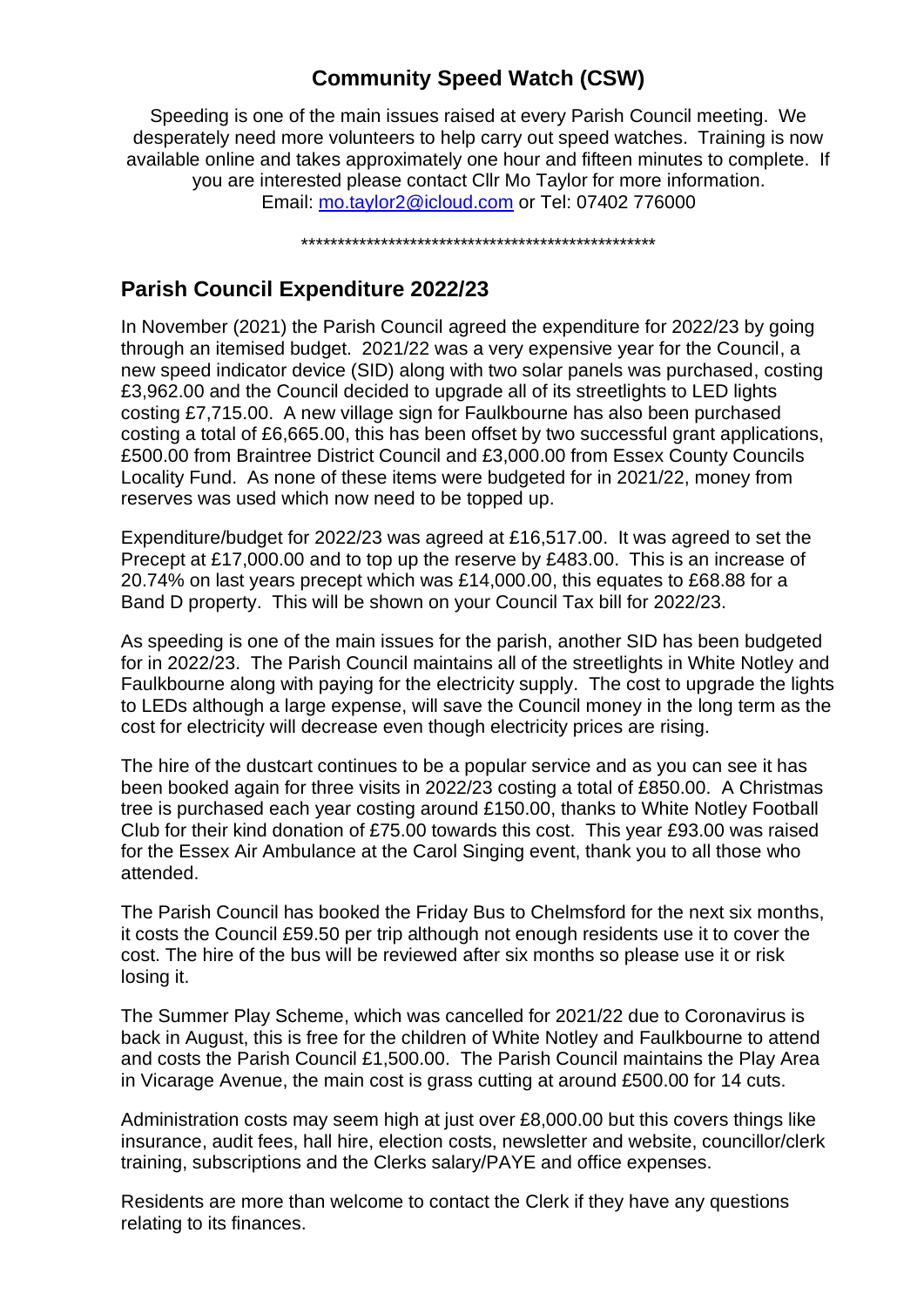## **Spring Walks with White Notley Walkers**

As the days get brighter and (a bit) warmer, what could be better than getting out and enjoying the sights of spring? White Notley Walkers group holds a 2 hour walk on the fourth Tuesday morning of each month. Each walk visits a different nearby place, and this spring will see us visit sites with wild daffodils and, a little alter in the year, beautiful bluebell woods. Everyone is welcome and there is no charge, so if you are interested and would like to know more please call Lindsay on 01376 583119 or contact John and Lesley at [john\\_guy@btinternet.com](mailto:john_guy@btinternet.com) We look forward to seeing you on one of our walks soon.

**\*\*\*\*\*\*\*\*\*\*\*\*\*\*\*\*\*\*\*\*\*\*\*\*\*\*\*\*\*\*\*\*\*\*\*\*\*\*\***

# **News from St Etheldreda's Church, White Notley**

Since Rev Paulie Watkin took up his new post in Tadcaster, Yorkshire, we have been pleased to welcome Rev Jonathan Pritchard and Rev Christine Newmarch who have been conducting services for us each month. A highlight was a special Candlemas evening service on 2 February when the church was filled with lit candles, giving a lovely warm glow to the service. The process of finding and appointing a new vicar with responsibility for White Notley is underway but is likely to take some time, so at the moment our schedule of services is:

First Sunday of the month at 11am - an All Age Family Service led by members of the congregation. This is an informal service which is ideal for families with children.

Third Sunday of the month at 11.15am - Holy Communion Service led by Rev Jonathan Pritchard or Rev Christine Newmarch.

We offer a very warm welcome to anyone who would like to join us at any of our services.

# **Church Do Days**

Each year we hold "Do Days" at St Etheldreda's, when volunteers come along for a couple of hours to help maintain and tidy the church and churchyard. We can provide equipment (and refreshments!), so please come and help to keep our historic village church and its surroundings in good condition.

*Our Do Day dates in 2022 are:*

Saturday 19 March 10am-1pm Saturday 25 June 10am-1pm Saturday 1 October 10am-1pm

#### **\*\*\*\*\*\*\*\*\*\*\*\*\*\*\*\*\*\*\*\*\*\*\*\*\*\*\*\*\*\*\*\*\*\*\*\*\*\*\*\*\*\***

## **A Date for The Diary - White Notley Summer Lunch**

After a successful return in 2021, we are already looking forward to this year's Summer Lunch at Fambridge Hall, so put the date of *Sunday 4 September at 12.30pm* into your diary now! Tickets will be on sale a bit later in the year - look out for more information on the village notice boards.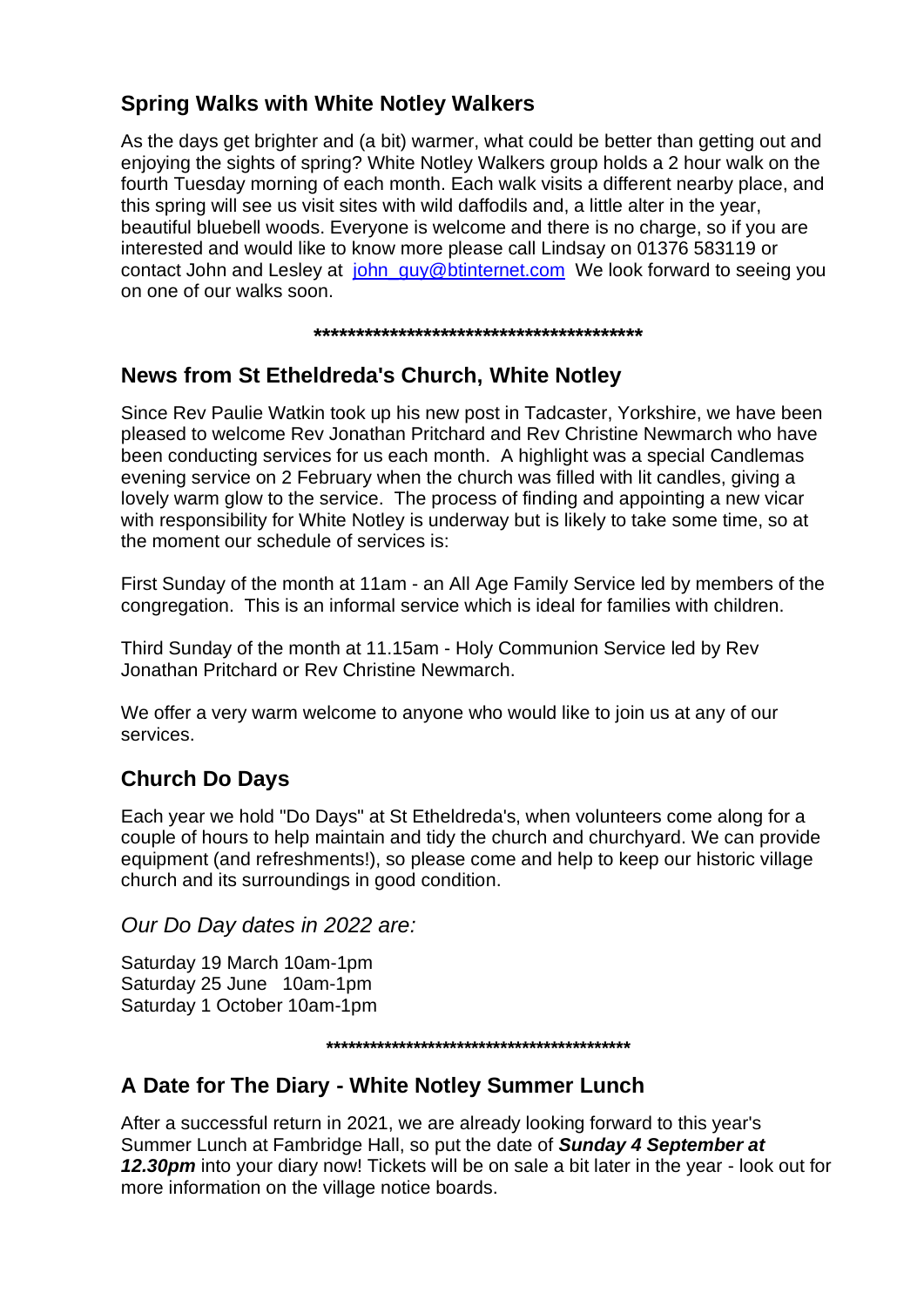#### **Zumba Gold**

Perfect for the more mature participant with great music and moves. The only requirement is to be young at heart.

> For details contact: Emanuela on 07769 564859. We meet in White Notley Village Hall on Thursdays at 11am

## **4 Parishes Gardening Club**

The Terling and Fairstead Gardening Club has been renamed to include the parishes of White Notley and Faulkbourne and all are welcome.

Indoor meetings are held on the second Tuesday of the month at 7.30pm in the Village Hall in Terling. In the summer months there are outings as listed below. Membership is £13 for the year or guests are welcome at £4 per meeting (which includes a glass of wine or soft drink).

| 8 <sup>th</sup> March      | History of the NGS in Essex              | <b>Ed Fairey</b>         |
|----------------------------|------------------------------------------|--------------------------|
| 12 <sup>th</sup> April     | Secret Gardens of East Anglia            | <b>Barbara Segall</b>    |
| $10th$ May                 | Wildflowers of the Countryside           | Roger Hance              |
| $14th$ June                | Outing: Peacocks, Margaretting           | Phil Torr                |
| $12th$ July                | Outing: Kings Seeds, Kelvedon            | Jodie Martin             |
| 24 <sup>th</sup> July      | Garden Party - The Old Rectory, Terling  | Tim & Lucy Harrison      |
| 9 <sup>th</sup> August     | Outing: Rockwoods, Sible Hedingham       | Sandra Robinson          |
| 13 <sup>th</sup> September | No meeting - Horticultural Show          |                          |
| 11 <sup>th</sup> October   | <b>Beth Chatto</b>                       | <b>Catherine Horwood</b> |
| 8 <sup>th</sup> November   | Running Faulkbourne Estate - post Brexit | Jeremy Fisher            |
| 13 <sup>th</sup> December  | <b>Christmas Meeting</b>                 | Old Mill Barn            |

The programme for the rest of the year is:

For further information please contact John Guy on 01376 585164 or [john\\_guy@btinternet.com](mailto:john_guy@btinternet.com)

# **SUMMER PLAY SCHEME**

The Play Scheme will take place on the four Tuesdays in August **2 nd, 9th, 16th & 23rd – 10am – 4pm**

## **White Notley School Hall**

for ages  $5 - 12$  years Under 5's may attend if accompanied by a responsible adult.

The Play Scheme is open to all residents of White Notley & Faulkbourne. It is free to attend; however, children should bring a packed lunch if staying for the whole day and some pocket money for refreshments.

Due to the messy nature of some of the activities, it is best to wear old clothes.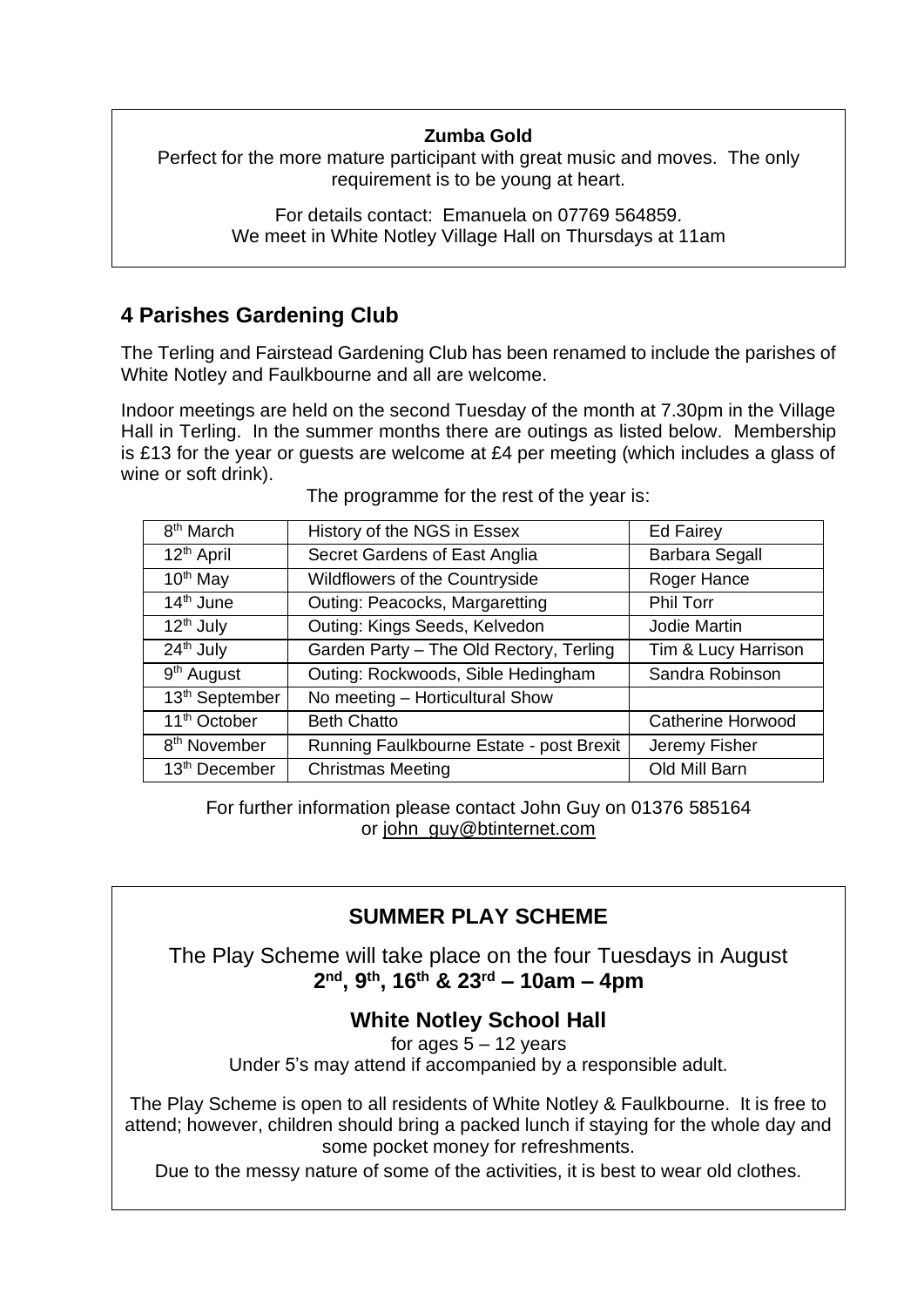# *Hello from White Notley School*

Happy 2022 to you all! It's been a busy start back after Christmas for us here. Having had fairly low Covid rates at school over the past 18 months, our numbers spiked for the first few weeks of the new year. Thankfully all are fully recovered now, and we are back to having a busy bustling school once more.

Our school council have been very busy raising money for new library books and have had a real focus across the school in encouraging reading with everyone. Along with whole class texts, every week our pupils buddy up to read together and also make great use of our reading tardis outside and library inside every lunchtime! Our pupils are reading more, enjoying more books together and excited about sharing stories. Just what we want! Our school council are off on an exciting trip to the bookshop in Chelmsford after half term to spend the money they have raised on new books.

We are very pleased to welcome Reverend Jonathan Pritchard to the White Notley parish, and are already making plans for services and ways we can strengthen our church links once more now we are on the way out of Covid restrictions. We are really looking forward to our upcoming services and our annual Easter Bunny Hunt!

As always, the school appreciates the patience our neighbours show with drop off and pick up each day, and we hope you enjoy seeing the pupils walk around the village; we have had Children's Mental Health Week at school and each class has been on a "walk and talk" around the village and fields, talking to new friends in their classes and sharing about themselves. We have been encouraging acts of kindness and sharing how we appreciate each other – it's always uplifting to hear positive things and the children have really enjoyed sharing with each other how awesome they think their friends are. We are very proud of the kindness, compassion and nurture our pupils show to each other.

Have a wonderful Spring Term and Easter,

Ruth Baugh, Headteacher

\*\*\*\*\*\*\*\*\*\*\*\*\*\*\*\*\*\*\*\*\*\*\*\*\*\*\*\*\*\*\*\*\*\*\*\*\*\*\*\*\*\*\*\*\*\*\*\*\*\*\*\*\*\*\*\*\*\*\*

## **Useful Contacts:**

| <b>District Councillors</b> | <b>Email</b>                   | <b>Telephone</b>         |
|-----------------------------|--------------------------------|--------------------------|
| <b>Cllr Charley Dervish</b> | cllr.cdervish@braintree.gov.uk | 07809 687944             |
| <b>Cllr Darren White</b>    | cllr.dwhite@braintree.gov.uk   |                          |
|                             |                                |                          |
| <b>County Councillor</b>    | cllr.ross.playle@essex.gov.uk  | 01376 503743             |
| <b>Cllr Ross Playle</b>     |                                |                          |
| <b>Member of Parliament</b> | withammp@parliament.uk         | 020 7219 3528            |
| Rt. Hon Priti Patel MP      |                                |                          |
| <b>Essex Police</b>         | www.essex.police.uk            | Emergency: 999           |
|                             |                                | Non-Emergency: 101       |
| <b>Crimestoppers</b>        | www.crimestoppers-uk.org       | 0800 555111              |
|                             |                                |                          |
| <b>ECC Highways</b>         | www.essexhighways.org          | <b>Urgent Enquiries</b>  |
|                             |                                | 0345 603 7631            |
| <b>Essex County Council</b> | www.essex.gov.uk               | <b>General Enquiries</b> |
|                             |                                | 0345 743 0430            |
| <b>Braintree District</b>   | www.braintree.gov.uk           | <b>Customer Services</b> |
| <b>Council</b>              |                                | 01376 552525             |